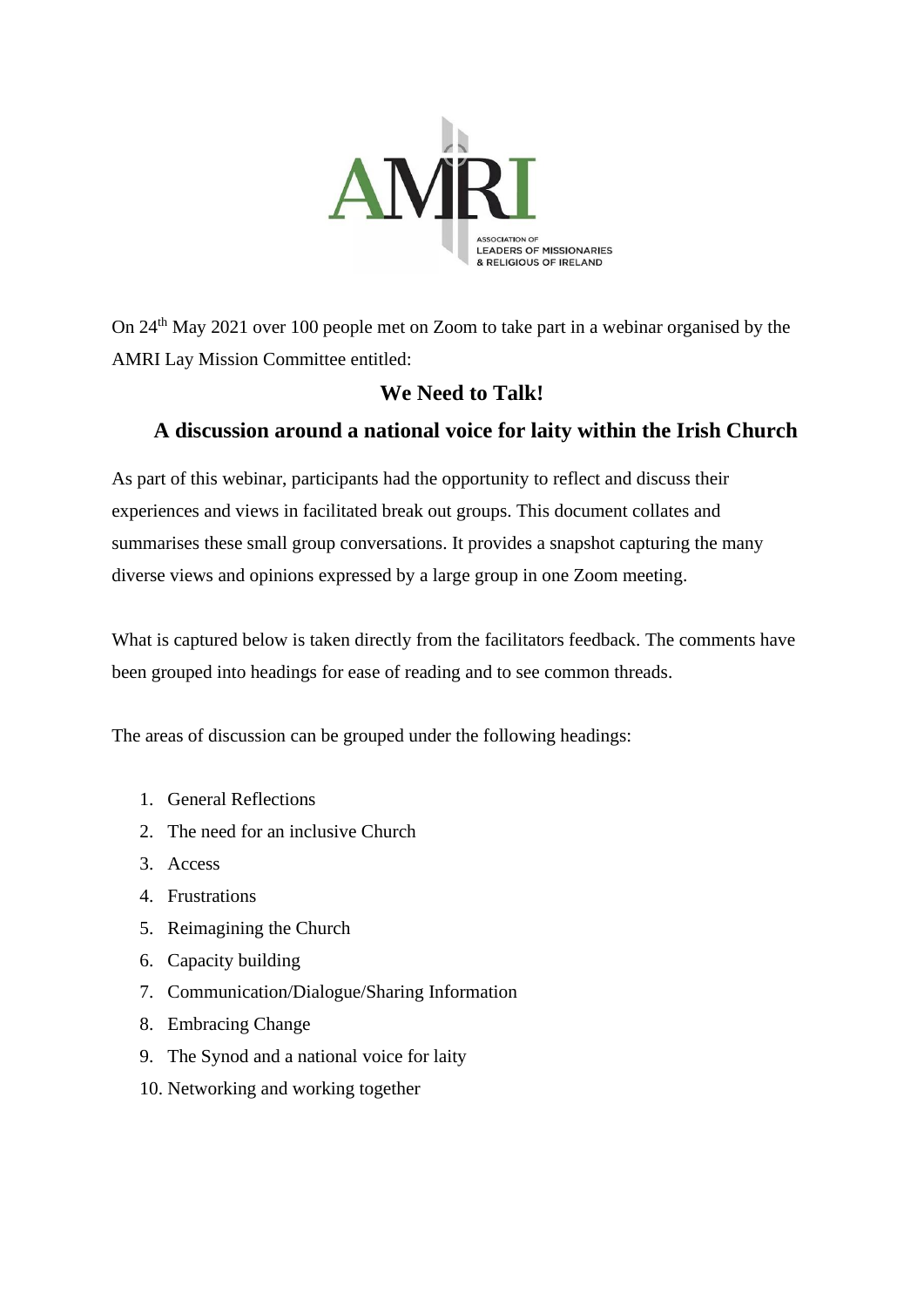### **GENERAL REFLECTIONS**

The preparation for an Irish Synod is a chance to start anew, a fire! Let it take off. We should be optimistic, hopeful, positive. The Synod is like a breath of the Spirit drawing inspiration from Pope Francis. The Pope reminds us that synodality is a process, a journey and requires trust. As laypeople we want to engage in this process. It is wonderful that lay people are interested enough to hold an online event such as this.

> "Jesus is alive in lives of the people. May we always remain committed to the Gospel."

The opening presentation by Shane Halpin explained clearly why structure is important in beginning this process. The cumbersome structure of our church weighs heavily, and it is very difficult for the laity to get a voice at the table. Before we can talk about renewal, we need to reform the structure. Current structure where laity are on the margins is feudal, like vassals outside the castle walls with no guarantee of being heard. Nowhere was/is there a voice for the people, unless we are part of some working group.

Shane's image of the 'inverted pyramid' is so important, however the non-churchgoing laity are the biggest cohort – doesn't that tell us something about the lack of being heard? While it is tempting to talk about big issues or the universal church, we need to talk about Ireland; about our wounds, apathy, stories. There is a lot of hurt, pain and suffering in our Church. Structure matters but we also need to get beyond the layers. We need to remove and heal the hearts of stone. The Church is clericalized. All challenges are compounded by the problem of clericalism. Culture flows from structure.

## "…the Holy Spirit can do more than we realise."

Let us not rush to healing without looking at justice - don't let us duck the hard questions. The only way to make the 'inverted pyramid' real is to place the emphasis on Jesus. His vision was more like the inverted pyramid model for society.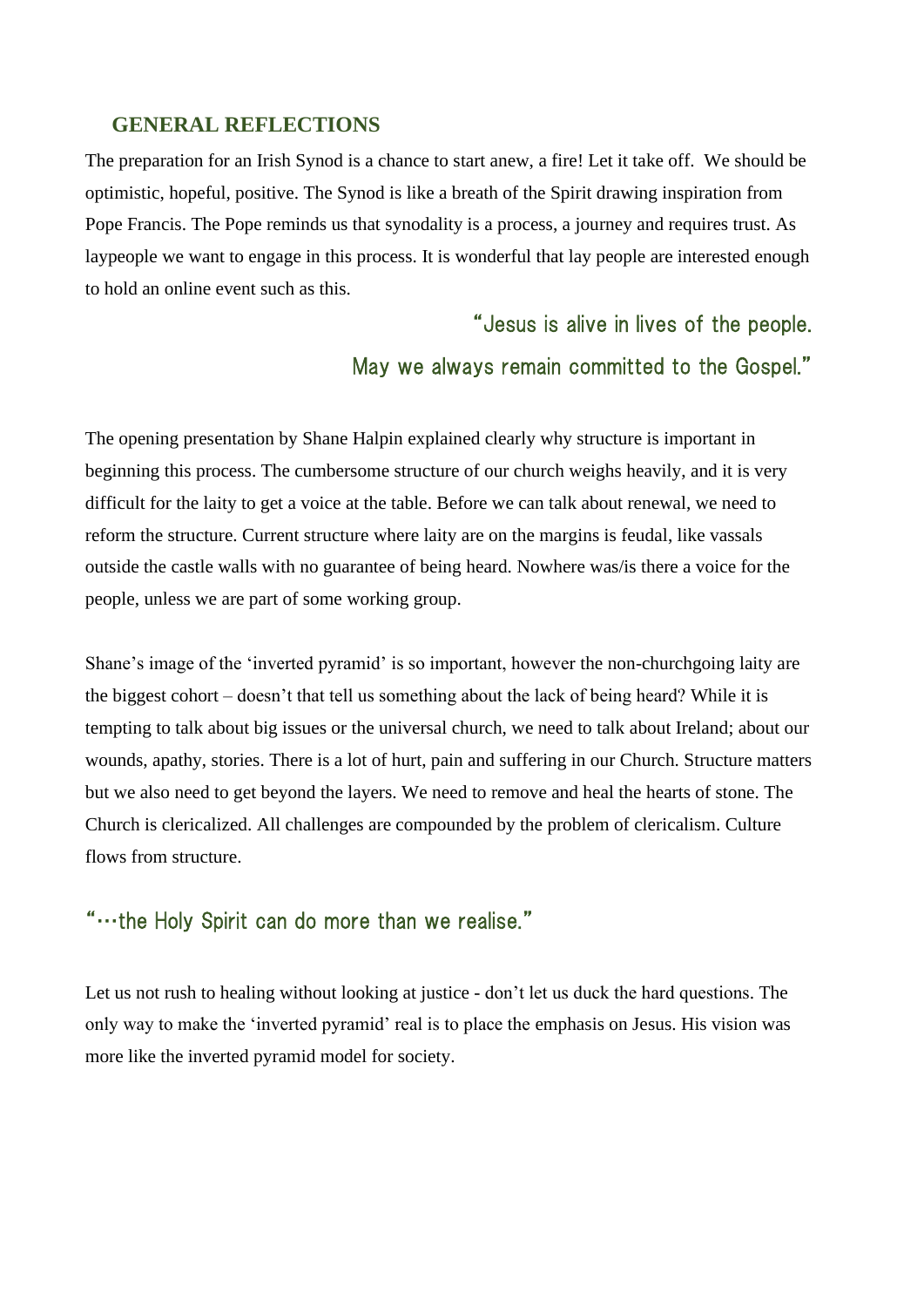### **THE NEED FOR AN INCLUSIVE CHURCH**

The greatest need is for an inclusive Church where we are all equal. We believe that all are welcome at the table, but not all can sit at the table. Equality and inclusivity are the key.

The faith is there in the people of God, but there is no public forum. There needs to be a local forum, just like in the early Christian communities. Inclusive decision-making always requires listening. We need to offer hospitality, and a listening ear. When we talk about the laity, most of those involved in Church are female, yet the structure is patriarchal. As a woman, where do I fit in? Women want the inclusion and equality that was given to them through baptism. We need to facilitate more inclusive structures as currently the Church is perceived as exclusive, and male dominated. There is a need for gender balance. We need a remodelling of the church - we want to be church together where all are equal.

> "If we are to understand ourselves as equal, then we must have an equal voice. We need a strategy together. Without strategy we cannot move forward."

### **ACCESS**

Access is huge. People do not feel heard, respected and they want to be taken seriously. Clerical grace and favour can give a lay person the sense that they are being taken seriously, but when a priest moves, the invitation goes too.

### **"**Ultimately all authority is clerical and that's not ok.**"**

Not acknowledging that all authority is clerical damages any process of consultation. We need to move the barriers to inclusion – it is difficult to get access past the gatekeepers. We need to acknowledge gatekeeping, that information is getting stuck and not shared. Since when is it the responsibility of the excluded to remove the barriers themselves?

A weakness to change and access within the church 'structure' is the Curia. Bishops need to let go of control totally. The structure has so much control and keeps going around in circles – how can we go forward with this current structure? "The root rot needs to be cut out". The structure needs to change.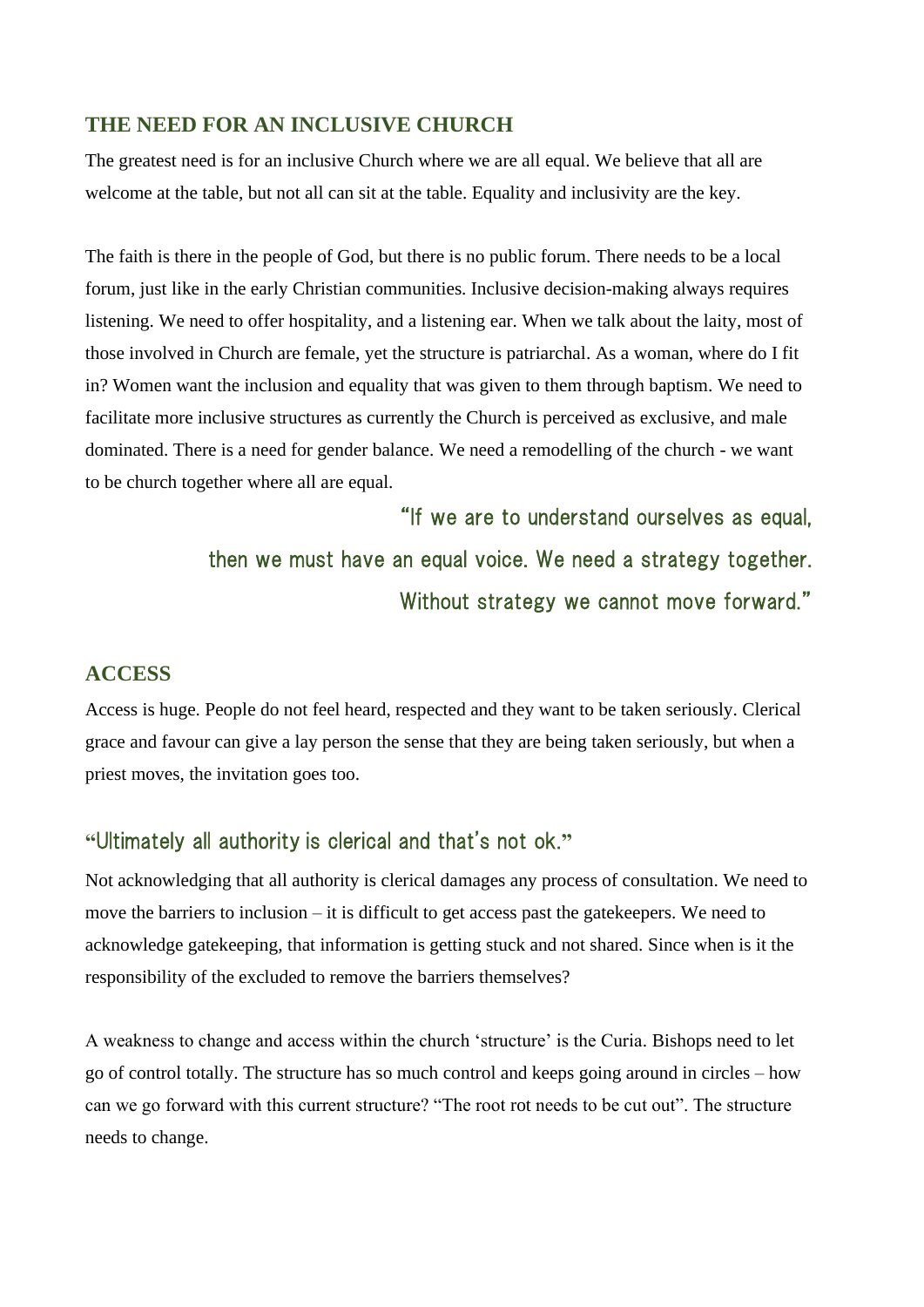#### **FRUSTRATIONS**

It is essential that priests be willing to stand back. Many laypeople are willing and capable but are simply not allowed to get involved. However, we must remember that it is also a two-way street – often bishops and priests ask for input and are ignored by the laity. People self-exclude too. By Baptism, we share in the priestly, kingly and prophetic ministry of Christ. In Confirmation our gifts are enabled by the grace of the Holy Spirit. Then we are simply ignored! There is a total dismissal of the voice of the laity. Assumption that asking some lay people (PPCs) means consultation isn't true. The institution does not take its own sacraments seriously. The hierarchy only knows how to condemn, it has no understanding of pastoral care. What we profess and what we believe is not behaviourally acted out by the institutional structures. There is nobody under 30 on this Zoom;

## "we are an aging, tired and stagnant laity."

The laity are educated in theology and liturgy. Priests and clergy are meant to 'serve the people' not the people serve the clergy. We always mention 'the excluded' but what do we mean and do we really accept the excluded person? Are we truly receptive of the whole People of God?

**"**The game is up in relation to clerical vocations, so we need to explore whether this is the Holy Spirit at work? Are we being called to something different?**"**

We are a people of faith and hope so should not be negative. We had hope for Vatican II, but 60 years later it feels like nothing has happened. Where are the young people? Many are totally preoccupied with one issue: how are they going to be able to buy a house. The church seldom speaks into this debate, or on other issues that concern young people.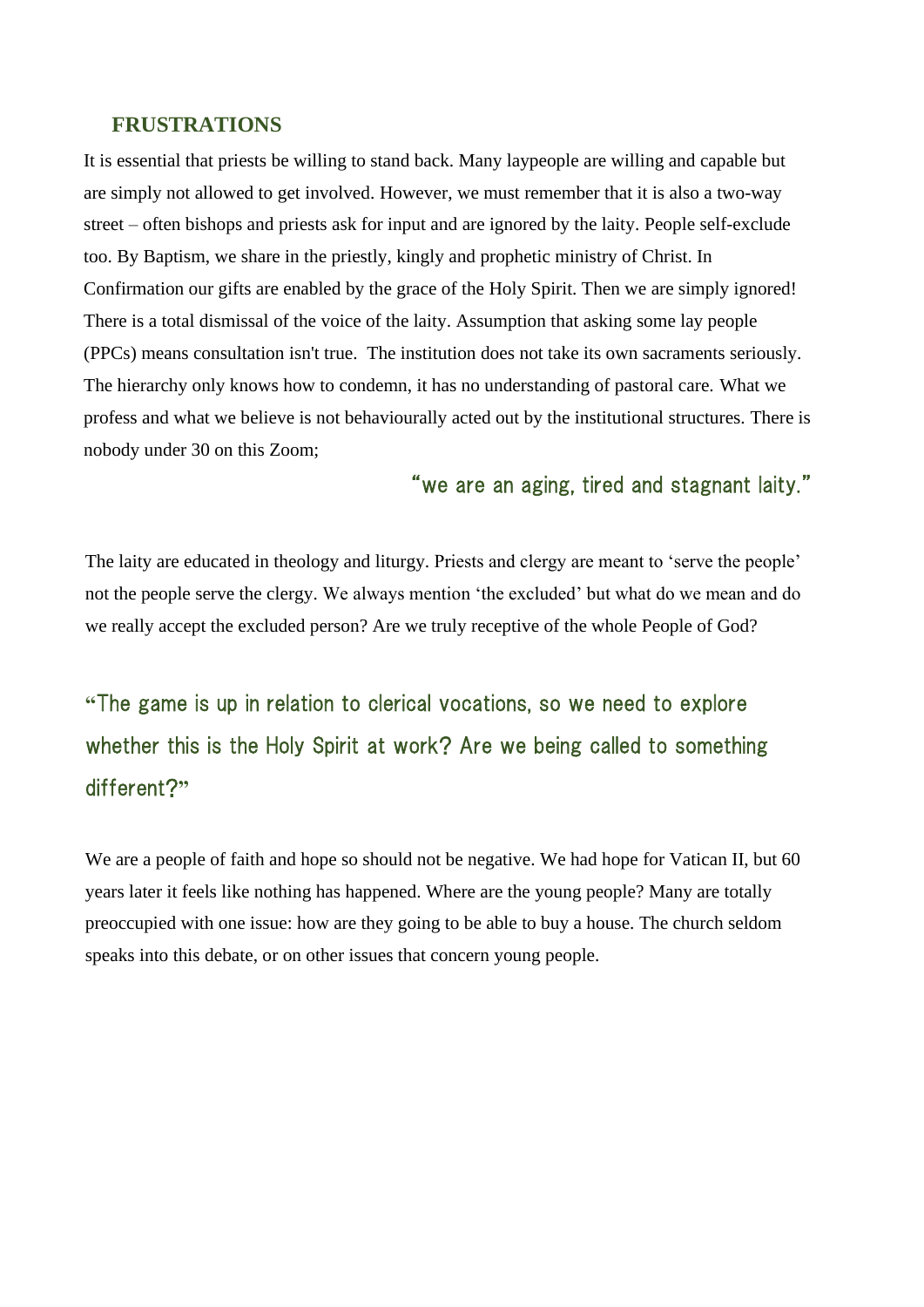### **RE-IMAGINING THE CHURCH**

What is the purpose of the church? Is it just about the sacraments? We need to get rid of dogma and create a new theology – care of the earth spirituality. I don't know where we go with the *Vision*. In today's Ireland, how do you actually get people together? If we are going to train lay people for ministry, we must first ask what the vision for their future role is. Then we can train them for a specific role. But there is no vision! What will the future look like?

# **"**It is not a question of women/doctrine/structural change**…**. It is about who we want to be in 10/15 years' time.**"**

The future has to be about people gathering. For example, I brought my children to see the Pope [in Dublin]. They loved it. Church has to become more about what happens outside the building, beyond just the blessing of the graves! It has to be about people, people of joy. There is no fun in 'church' anymore! There's no craic!

We talked about the re-empowering of the existing diocesan structures, but the seeds of growth often spring from outside the more formal structures. What sort of an 'ice-breaker' would bring people together to start off this process? It could happen with clustered parishes, or with Life in the Spirit Seminars - but you need to call them something different.

I have an image of the early Celtic church – building a literal City of God – building it locally and then networking locally about what they were doing. People felt on-board, they had ownership, because there was no hierarchy among them. They were communities based on equality and brimming with joy.

We can focus on environmental issues – people expect to hear more from the church on *Laudato Si'* etc. Young people are speaking on it, and it is a religious experience to witness their passion. "Thou shall renew the face of the earth" is so well expressed when you see them campaigning. Rooted in scripture and prayer, the growth of small Christian communities that focus on who we serve and what we do. Small groups coming together for listening and discernment, with respect, and no judgement. Be open to letting go of control of the outcome– let the Holy Spirit do its work (discernment approach may be a helpful and inclusive approach given the quite polarised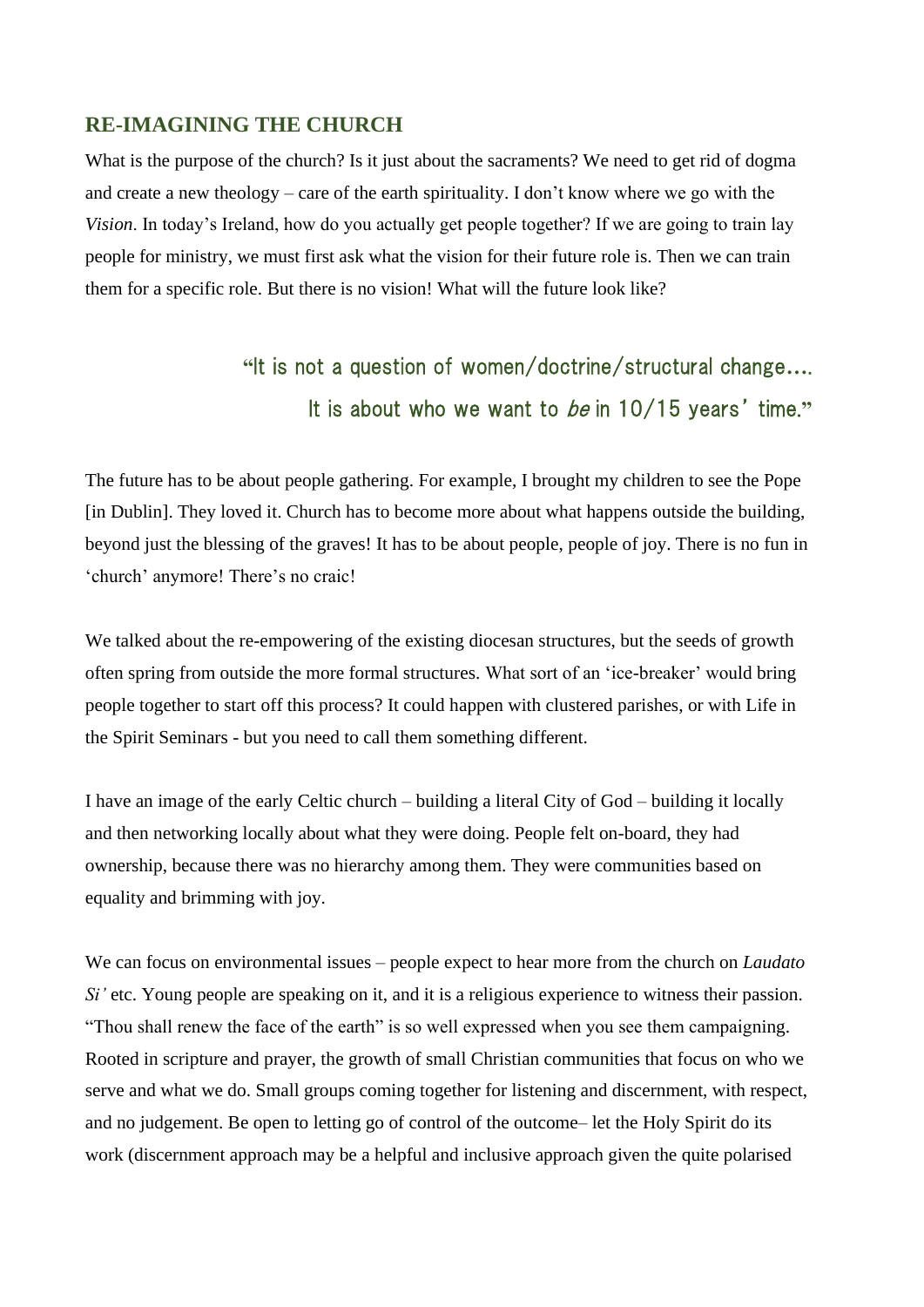views of the very right-wing conservative element and the more liberal groupings). Something may emerge from this – one person described it as 'the message emerging'. Small groups tap into 'lived experience' more easily as trust is perhaps built faster than in big 'assembly' type groupings where the loudest voices are often the ones with the microphone. Generally the idea of a national assembly or something similar wasn't favoured. Use the new media like zoom and MS Teams to connect people all over – people may find it a 'safer space' than meeting up in person with strangers. We have spent too much time as church in the Church building, so we need to go out into the community - into school, marginalised groups, development etc.

"We need the religious to be more visible as they model the values that are needed in today's world **–** don't hide away, though we understand how difficult it must be for sisters and brothers in today**'**s climate."

### **CAPACITY BUILDING:**

We should look outside the church in Ireland: we need to reach out to other parts of the world to know and learn from their experiences. The Irish church has not modernised: need for capacity building and updating of skills for clergy and laity - shocked at how overworked the clergy are in Ireland.

## **"**How sad is it that change will only begin when there is nobody left among clergy to do the job?**"**

Lay people are qualified through our baptism. There is a big question around resources for lay people, around how it can be done? There is no vision for it. People have to be trained to prepare them for ministry. There is a need to support the laity in catechetics: need to update the ways that sacraments of confirmation/communion are taught - children are often not ready; parents often are not involved and volunteers are left alone with no support from the Church.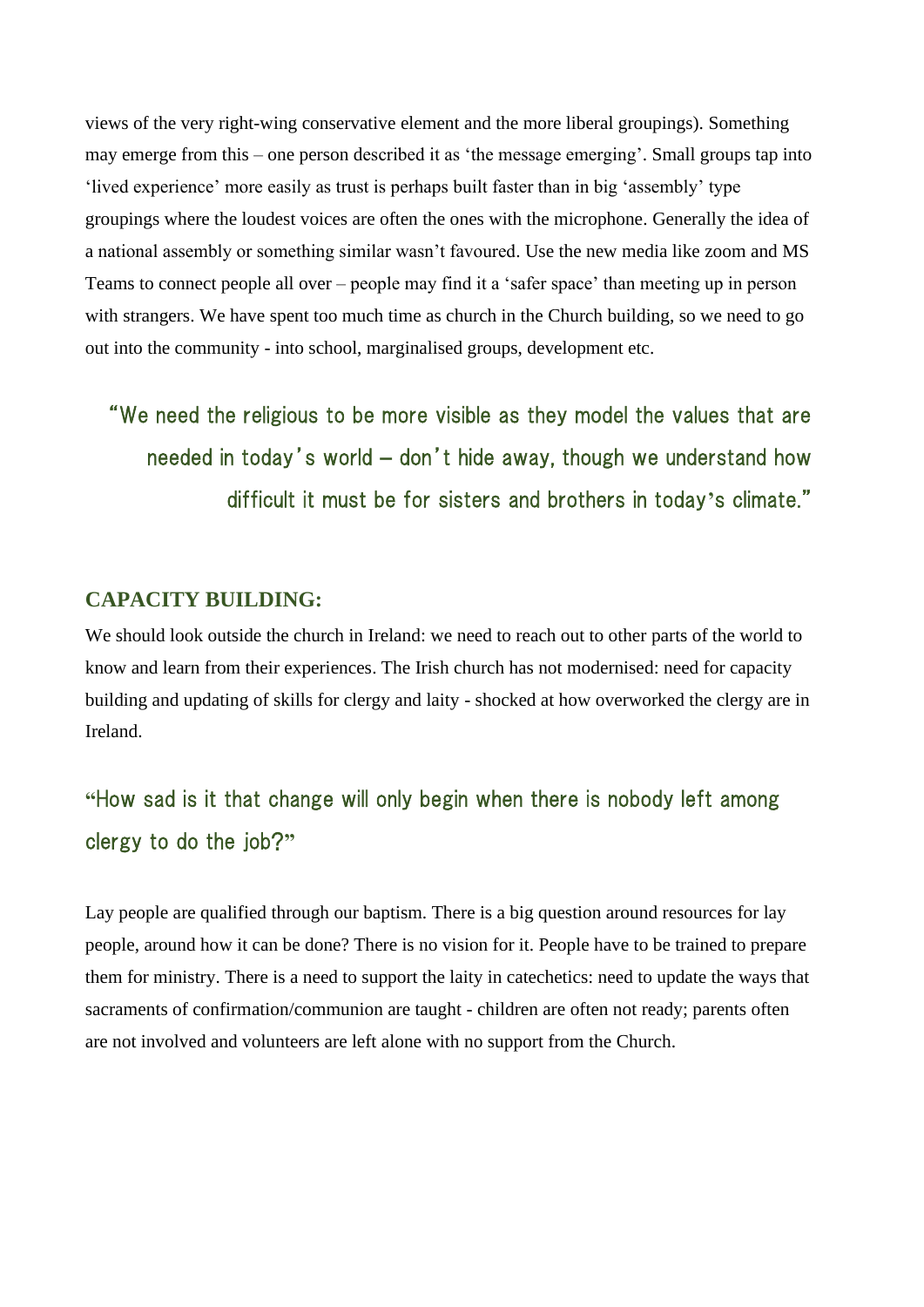### **COMMUNICATION/DIALOGUE/SHARING INFORMATION**

People are really annoyed at how hard it is to find out what's happening in parish and in the national scene - the church is secretive, and communication is poor. From parish newsletters to bishops' requests for input (ending at Pentecost), people are not hearing, not feeling included or taken seriously. Currently working as 2 separate groups – the laity and the clergy – there should be just one group. ACI (association of Catholics in Ireland) have a good process - Inform (talks about synod), engage up (responded to bishops invite re synod) and engage out (diocesan, PPC requests - also challenging when only PPC is consulted, not laity)

### **EMBRACE CHANGE:**

# "We have to embrace the importance of letting go; the process of letting go can give us energy. Only then can we get excited about something new."

As a group we need to accept that change needs to happen and that all laity within the church know this and must also change. Zoom is a great way of reaching out to all laity within Ireland and overseas, provides an opportunity for regular meetings with people more widely and with other parishes and dioceses in Ireland and overseas. The laity could play a role in the appointment of bishops and would vote for a pastoral bishop, not doctors of canon law.

### **THE SYNOD AND A NATIONAL VOICE FOR LAITY**

A national voice for laity is an excellent idea. It is important to get representation of all laity. If it is left to the Bishops, only 20% will be included. Involve different interest groups e.g. divorced/separated Catholic; LGBT Catholics, etc. Use Citizen's Assembly process but for an assembly of the People of God. Be sure to pick up on the large percentage of the population who claim to be Catholics but don't feel included. A market survey was suggested for selection process. All groups and sectors who want to be included should have a voice. Move from language of Synod to Assembly. German example of a Full Assembly of people. How will people know about this opportunity to have a voice? It needs to be advertised in the media. We need to activate a life-giving church – with small groups sharing faith and taking care of each other.